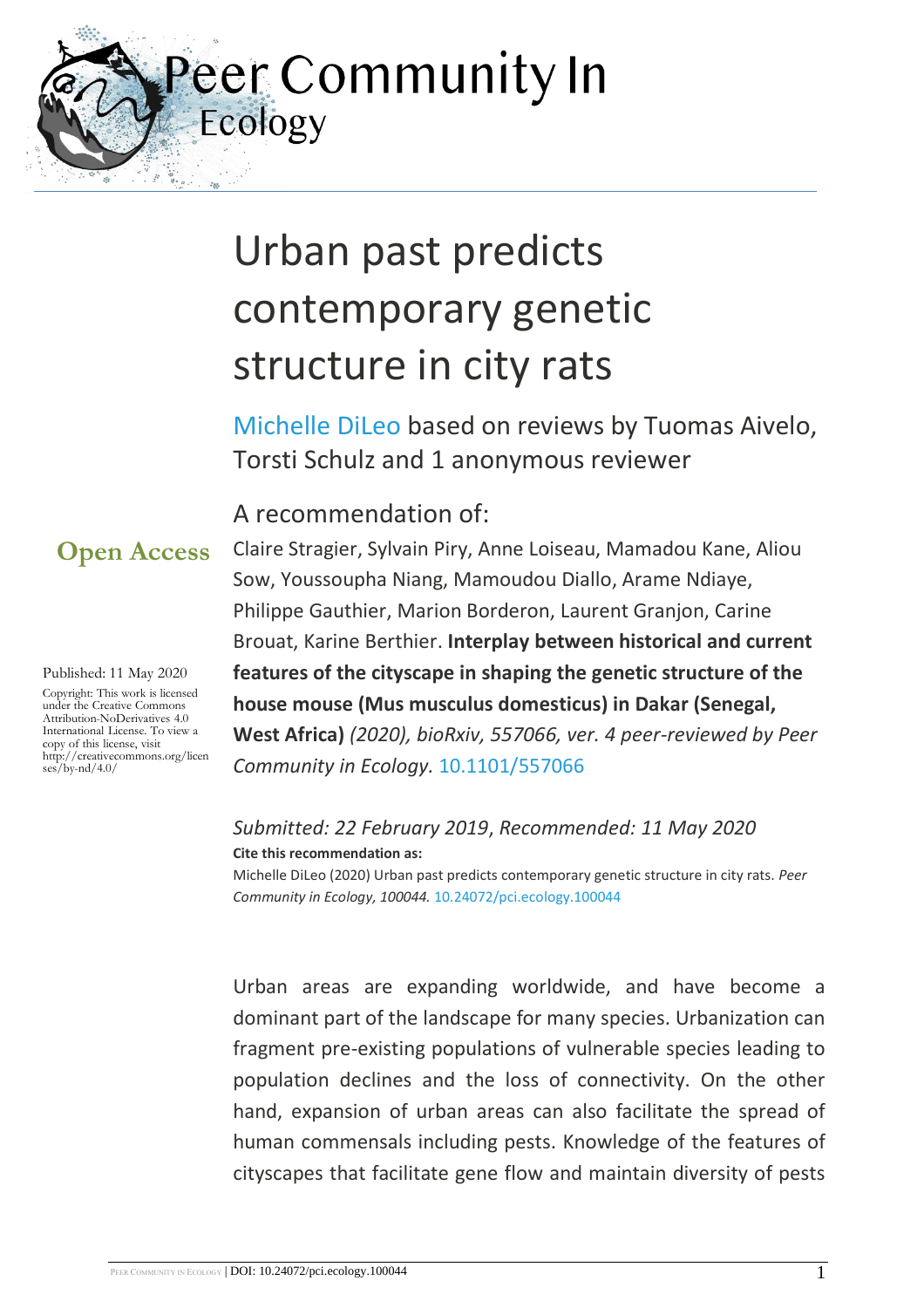

is thus key to their management and eradication. Cities are complex mosaics of natural and manmade surfaces, and habitat quality is not only influenced by physical aspects of the cityscape but also by socioeconomic factors and human behaviour. Constant development means that cities also change rapidly in time; contemporary urban life reflects only a snapshot of the environmental conditions faced by populations. It thus remains a challenge to identify the features that actually drive ecology and evolution of populations in cities [1]. While several studies have highlighted strong urban clines in genetic structure and adaption [2], few have considered the influence of factors beyond physical aspects of the cityscape or historical processes. In this paper, Stragier et al. [3] sought to identify the current and past features of the cityscape and socioeconomic factors that shape genetic structure and diversity of the house mouse (*Mus musculus domesticus*) in Dakar, Senegal. The authors painstakingly digitized historical maps of Dakar from the time of European settlement in 1862 to present. The authors found that the main spatial genetic cline was best explained by historical cityscape features, with higher apparent gene flow and genetic diversity in areas that were connected earlier to initial European settlements. Beyond the main trend of spatial genetic structure, they found further evidence that current features of the cityscape were important. Specifically, areas with low vegetation and poor housing conditions were found to support large, genetically diverse populations. The authors demonstrate that their results are reproducible using several statistical approaches, including modeling that explicitly accounts for spatial autocorrelation. The work of Stragier et al. [3] thus highlights that populations of city-dwelling species are the product of both past and present cityscapes. Going forward, urban evolutionary ecologists should consider that despite the potential for rapid evolution in urban landscapes, the signal of a species' colonization can remain for generations.

### **References**

[1] Rivkin, L. R., Santangelo, J. S., Alberti, M. et al. (2019). A roadmap for urban evolutionary ecology. Evolutionary Applications, 12(3), 384-398. doi: [10.1111/eva.12734](https://dx.doi.org/10.1111/eva.12734) [2] Miles, L. S., Rivkin, L. R., Johnson, M. T., Munshi‐South, J. and Verrelli, B. C. (2019). Gene flow and genetic drift in urban environments.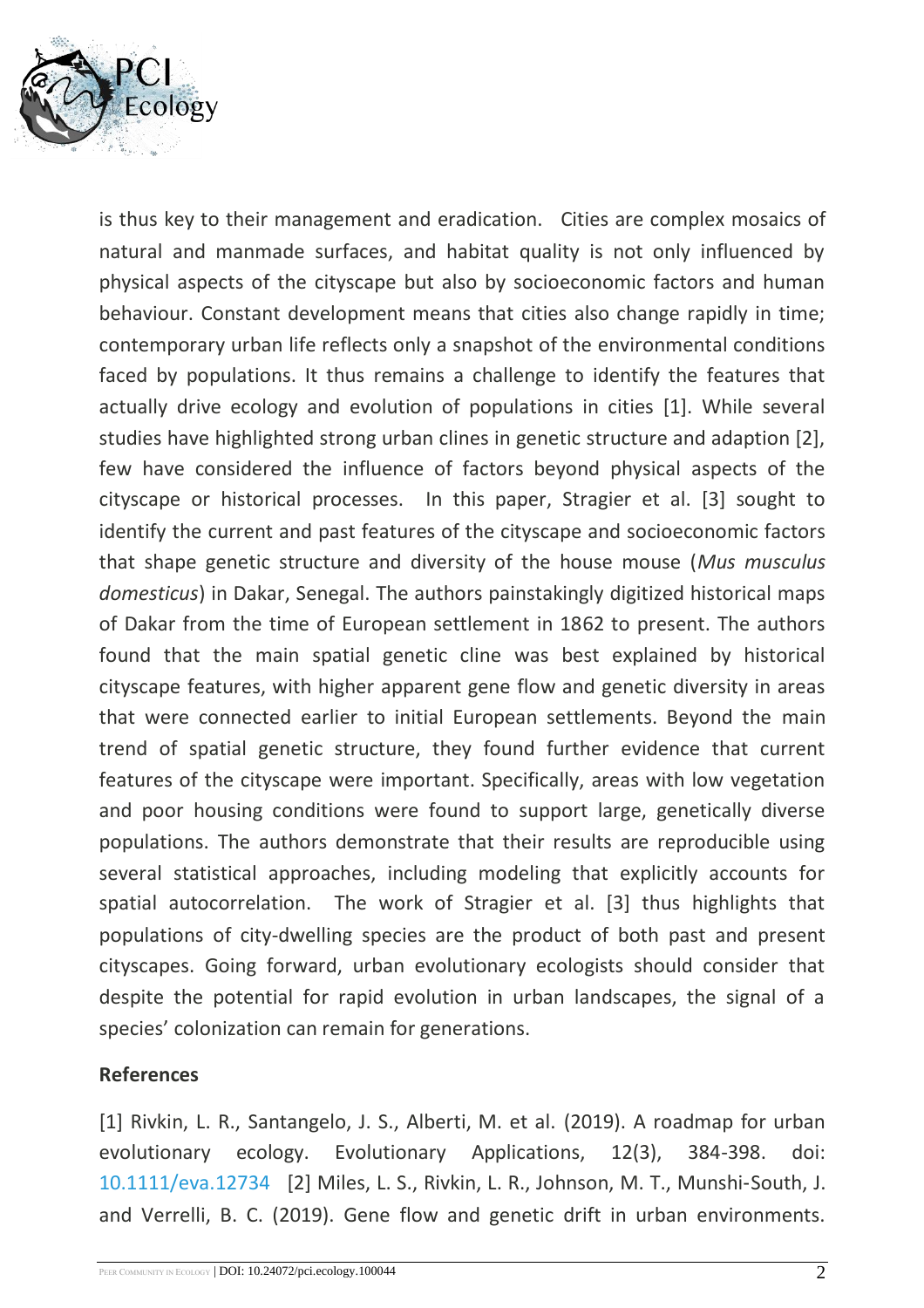

Molecular ecology, 28(18), 4138-4151. doi: [10.1111/mec.15221](https://dx.doi.org/10.1111/mec.15221) [3] Stragier, C., Piry, S., Loiseau, A., Kane, M., Sow, A., Niang, Y., Diallo, M., Ndiaye, A., Gauthier, P., Borderon, M., Granjon, L., Brouat, C. and Berthier, K. (2020). Interplay between historical and current features of the cityscape in shaping the genetic structure of the house mouse (*Mus musculus domesticus*) in Dakar (Senegal, West Africa). bioRxiv, 557066, ver. 4 peer-reviewed and recommended by PCI Ecology. doi: [10.1101/557066](https://dx.doi.org/10.1101/557066)

# Revision round #2

*2019-12-05* Dear Authors,

First, I would like to sincerely apologise for the delay in handling your manuscript. The revision came in while I was out of office, and finding a third reviewer to evaluate the methodological additions to the manuscript took longer than expected.

I have now received three reviews on the revised manuscript. I applaud the authors on the thoroughness of this revision. It is clear that a tremendous amount of work went into this, and I believe that the new analyses show that the results are relatively robust, and also introduce approaches that I have not seen used elsewhere in landscape-genetic studies. The reviewers for the most part share my enthusiasm, however, I agree with reviewer 3 that the extensive additions have now led to a decrease in readability. I unfortunately I cannot recommend the manuscript at this time, however I believe only minor changes are needed before the manuscript can be accepted. The suggested changes do not require new analyses, and can be addressed through additional clarification and by moving some of the new methods and results to the supplementary material.

I invite the authors to respond carefully to all reviewer comments. In particular, please work on increasing the readability. For example, both the RF methods produced similar results, so please only present one and move the methods and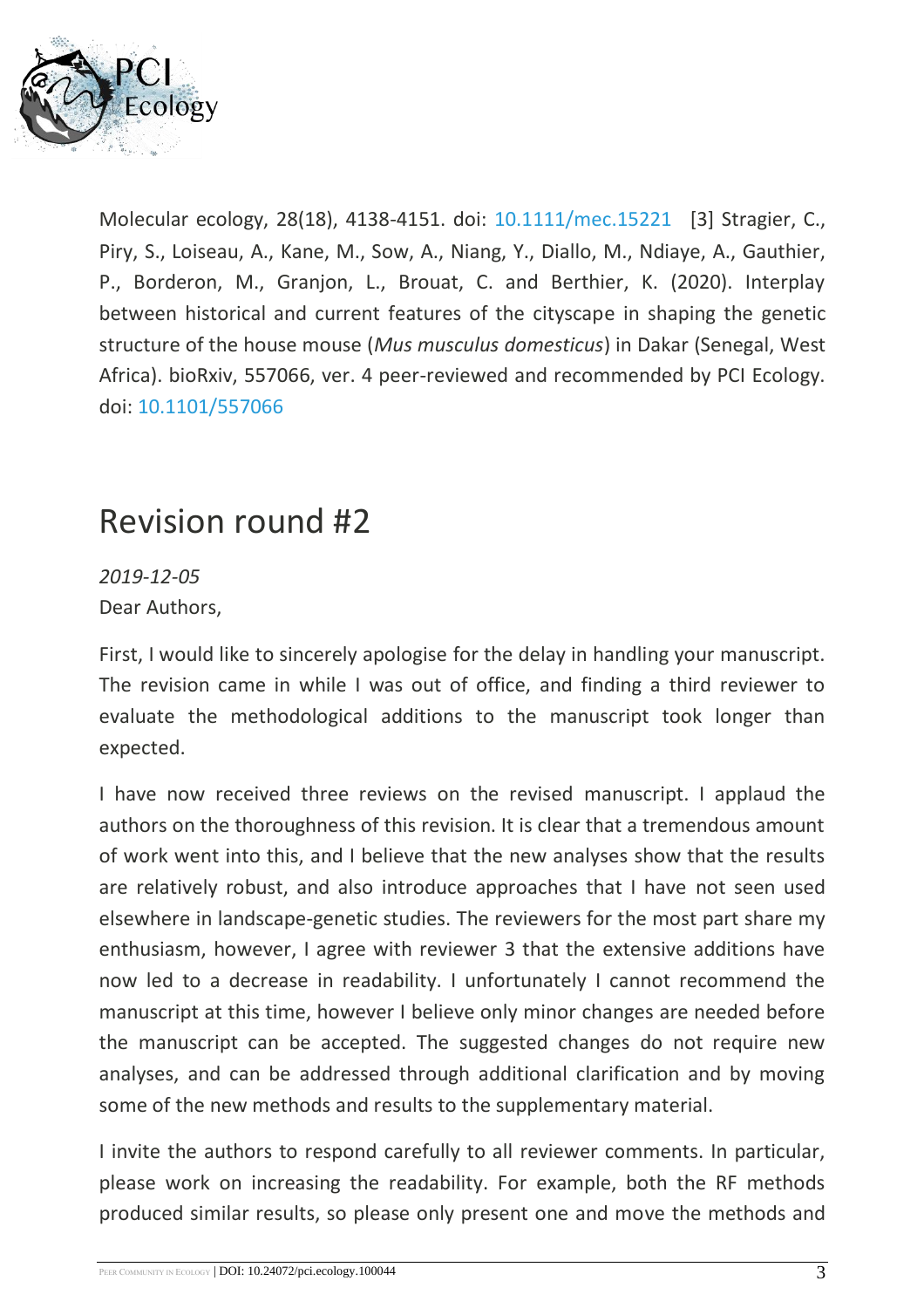

results of the other to the supplement. Similarly, the authors can consider omitting the model selection on the INLA results and instead just present the full model, with interpretation following from a comparison of coefficients.

Thank you and I look forward to seeing the revised manuscript.

Sincerely, Michelle DiLeo

### *Preprint DOI:* <https://doi.org/10.1101/557066> Reviewed by anonymous reviewer, 2019-11-19 18:56

I have revised the new version of this work and I find that the authors have satisfactorily addressed my concerns, in particular adding the simulation study to assess the issue of sample size bring more robustness to the results found. I have only very few minor comments. Overall I think this is an interesting study, which contributes to understand the relationship between urbanization and population dynamics of invasive fauna.

Specific comments: Ln223: of a minimum of 20 captured… Ln270: groups Ln304: explain why these selection of radius (300, 600, 1000, 1500), does it have to do with is social organization, dispersal, etc. It is more interesting to know why this minimum and maximum value. Ln514: R2 to R2 (some are in capital and others no) In the conclusion, maybe it can be added a sentence of what can be done next to bring this type of studies to more practical recommendations for rodent control, o to other research avenues the authors consider important to address in the near future.

### Reviewed by [Tuomas Aivelo,](https://ecology.peercommunityin.org/public/viewUserCard?userId=799) 2019-10-25 15:34

Stragier et al. have revised their previous manuscript to include a populationbased analysis approach, which shows results consistent with previous results. In addition, the authors did a simulation to assess whether MAPI can be biased due to small number of sampling sites and they did resampling comparison to show that the original results are present in even smaller number of sampling sites. Furthermore, the authors have provided additional analysis on land cover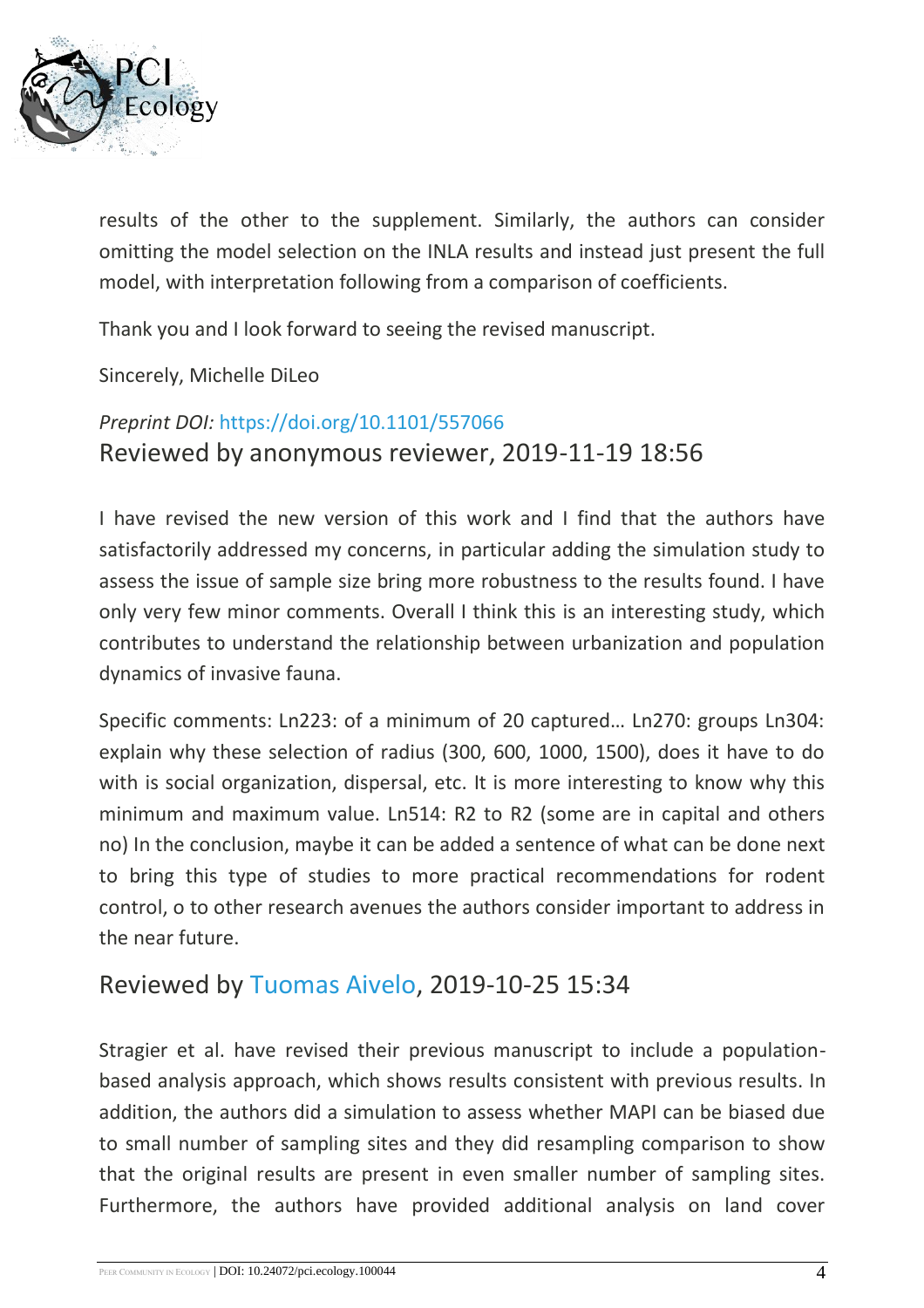

variables and their relationship to genetic estimates. All in all, this brings quite a lot new results to the manuscript, but also makes the case much stronger.

My main concern was about the relationship between historical versus contemporary aspects of urban environment and I am happy with the additional analysis, explanations and revisions that the authors did.

I think the discussion needs still a bit polishing (some suggestions below): the flow is sub-optimal and some paragraphs are not very clear as they contain a lot of different ideas. I would suggest using less names of variables and more emphasis on the conclusions. For example, "Result from the RF and CAR models also suggested that the land cover class "Spontaneous" had a negative impact on genetic differentiation" does not open a new paragraph in very accessible way. State first your claim and they argue for it.

Some minor comments: - In abstract, maybe outline shortly what it actually means that "current genetic structure reflects the interplay between the historical dynamics of urbanization and the variation of contemporary urban habitats" – what are your actual results, i.e., something similar to line 693-695. - Lines 581-594: this paragraph reads much more technical than previous paragraphs – less about individual variables and more about broader implications might bring it more into line with other parts of discussion - Line 595: Maybe start this paragraph with what you are trying to say, now the beginning reads as a result. Also, this paragraph is too long for all the contents you are trying to put there. - Line 666: I would not describe your sample size small, but rather what you say in parenthesis - suboptimal sampling sites for spatial coverage.

Reviewed by [Torsti Schulz,](https://ecology.peercommunityin.org/public/viewUserCard?userId=1088) 2019-11-28 15:24

[Download the review \(PDF file\)](https://ecology.peercommunityin.org/download/t_reviews.review_pdf.a42cbd8a3cac9b66.7265766965772e706466.pdf) **Author's reply:**

[Download author's reply \(PDF file\)](https://ecology.peercommunityin.org/download/t_recommendations.reply_pdf.a2b85bcd80934ec7.53747261676965725f5043495f726573706f6e7365735f7265766973656476657273696f6e322e706466.pdf)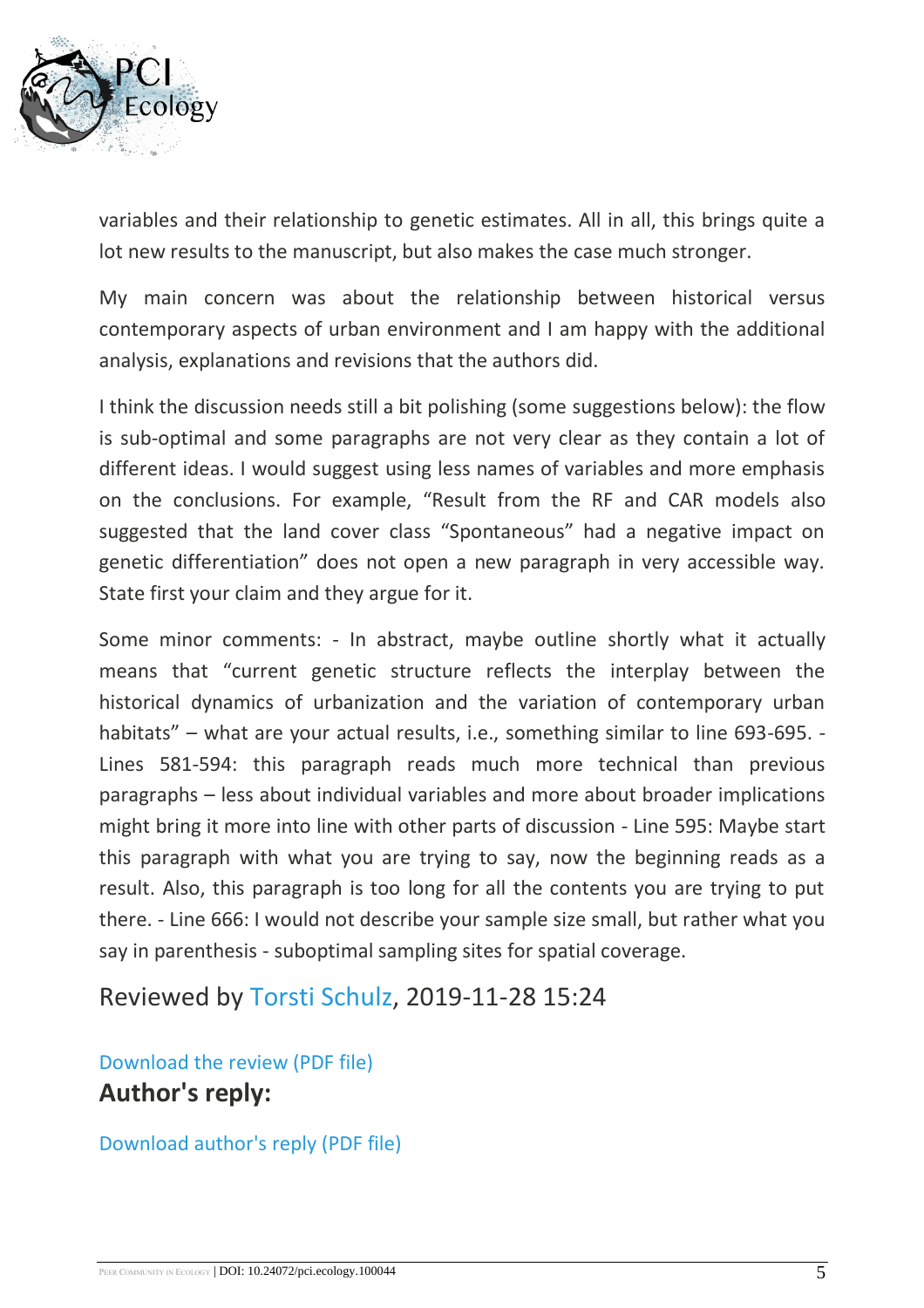

# Revision round #1

*2019-04-02* Dear Authors,

I have now received two reviews on your manuscript. In general, both reviewers were positive about the potential of this manuscript to make an interesting contribution, and I share their enthusiasm. That said, the reviewers had concerns and suggest several areas for improvement, which I would like to see addressed before I consider recommendation. While I would like to see replies to all of the reviewers concerns, below I highlight the areas that I think need the most work.

In particular, I share the concern that the site-level sampling strategy is perhaps not ideal, and that the implications of this should be discussed. It seems that MAPI is more suited to individual-based sampling (or at least finer-scale sampling) and I am interested to know if the results are sensitive to the resolution of the generated MAPI surface. How do the results of MAPI compare to analyses done with only the fourteen sampled sites?

Second, I echo the reviewer comment about the ability to tease apart the effects of historical versus contemporary aspects of the cityscape. It seems that these variables would be correlated, and it should be made abundantly clear to the reader how this problem was considered. I suspect that if there were no problems with collinearity, this might be easily addressed by reporting pairwise correlations and variance inflation factors for all variables.

Third, I agree that the discussion could use some work and that too much space is reserved for discussing the colonization history, which in my opinion is not the main or most interesting message of the paper.

Finally, I would be interested to see if genetic diversity correlates with the same aspects of the cityscape compared to genetic differentiation. Genetic diversity and differentiation can be driven by different processes and I think both are important when considering the practical applications of this work. I understand that with 14 sites you are limited to what can be included in a single model, but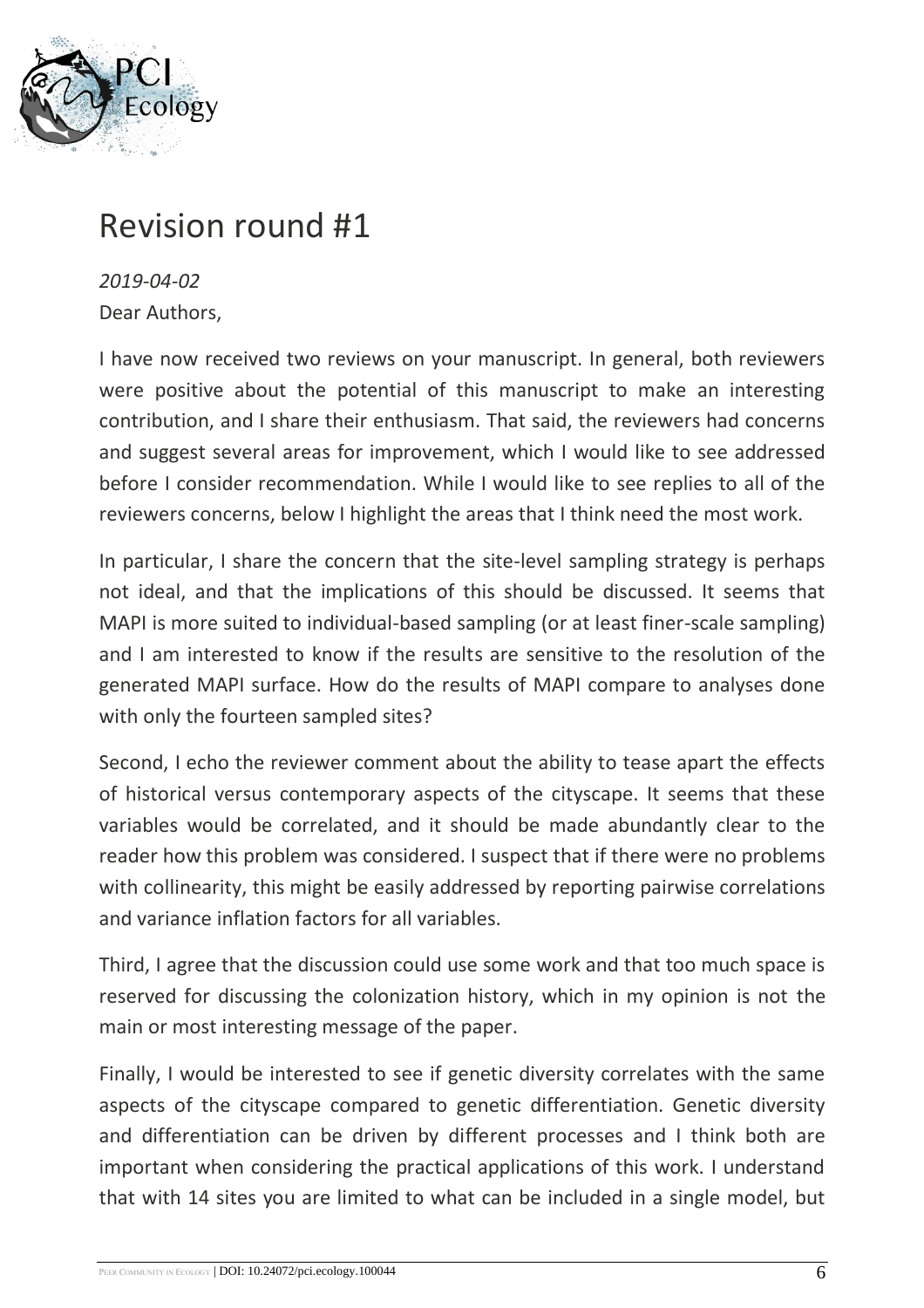

does genetic diversity show any strong univariate relationships with cityscape features beyond just the European settlement vs ancient village dichotomy?

Thank you for this interesting submission and I look forward to seeing your revision.

### Sincerely, Michelle DiLeo

### *Preprint DOI:* <https://doi.org/10.1101/557066> Reviewed by anonymous reviewer, 2019-04-01 21:22

The objective of this work was to investigate the influence of historical and contemporary stages of urbanization on genetic structure and differentiation of the house mouse (Mus musculus domesticus) in Dakar, Senegal. For this the authors employ data on D-loop sequences and 15 microsatellite markers for 14 sampling sites representing different stages of urbanization and habitats and applied spatial genetic analyses using a recent genetic spatial network method, MAPI, and conditional autoregressive models. Overall I found this manuscript interesting given the management implications of pest control of the results, which is a good example of basic science and a link with practical applications. The manuscript in general is well written, the objectives were clearly stated, and methods are sound. However my major concern is regarding the spatial distribution of sampling, which was focused in few sampling points giving a clustered sampling for a species that rather is likely found all over the city. I would like that the authors explain/address how their choice of sampling may bias results of an analysis that is based on building an spatial planar network that estimates spatial variations in pairwise genetic differentiation. The authors mentioned the challenges of sampling in this type of studies but did not mention the potential bias it can bring for landscape genetic analyses. I have other specific comments regarding clarification of methods and results, and presentation of figures.

### See below:

Abstract: - Archetypal commensals: consider using other term, I don't think this is clear for everyone - Remove in mice - I think to be more precise instead of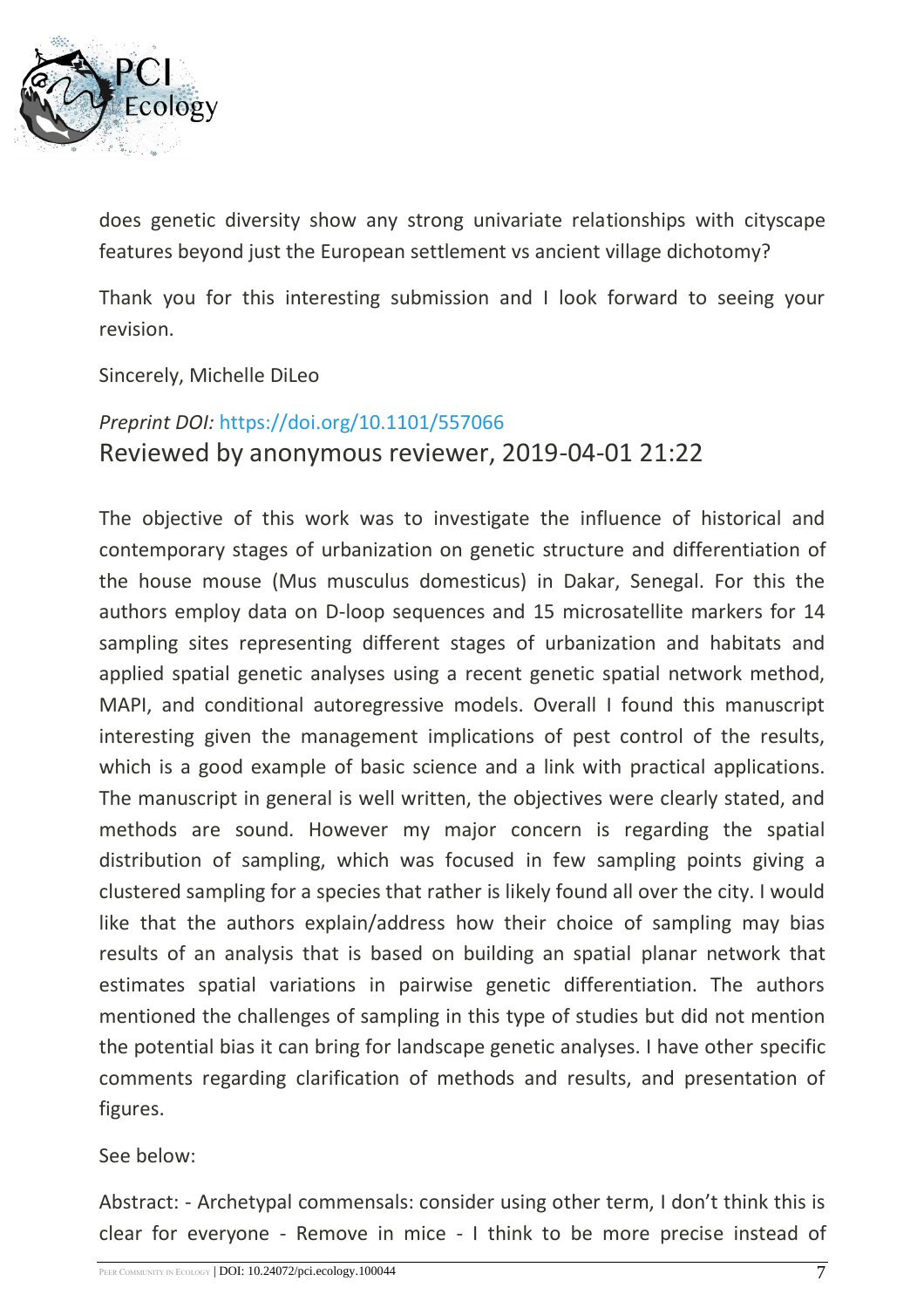

analyzing the influence of historical and current features on genetic structure, it`s on genetic differentiation as the analyses requires genetic distances which are a proxy of gene flow. I don't find the last sentences of the abstract regarding methods and results very useful, please be more specific on what type of analyses were carried and mention the most important results.

Introduction: - In the first it is mentioned that urbanization leads to genetic isolation, but there are already evidence showing that species can adapt and be benefited for urbanization processes, thus I think this paragraph needs a better overall framework, specially since the focus is on a species that has somehow benefited and demographically expanded due to urbanization.

Methods: - The last paragraph of the section regarding classification of urban maps and cover classes can be shortened by omitting the details of all existing cover classes, which as explained later not all were explained. It would be more useful to know why the six-classes of urban habitats based on socioeconomic profiles were used, that is, which are the biological relevance for the dispersal or occurrence of the species? Also, I don't have much clear if all vegetation types were considered just as one class, and if it is, does it mean that the species does not have any preference for a specific type of vegetation? - Why the number of 20 samples as target? Also, it is not specified if adults or juveniles were collected and if the species is easily distinguished from other rodent fauna in the city. - Specify the base pairs amplified for the D-loop

-Mitochondrial analysis: It is not clear with how many sequences the haplotype network was constructed. In the introduction it is mentioned that the D-loop data was also used to investigate the geographic origin of the house mouse with data from its entire distribution, so I don't have clear if the haplotype network was the only analyses performed to address this objective. I think performing phylogenetic trees are also needed for answering this.

-Microsatellite analyses: (1) For what specific purpose the kinship coefficient was estimated? For performing landscape genetic analyses is important to eliminate related samples (sibs, half sibs), which I think can be better evaluated with other software, such as CERVUS. (2) Accuracy of effective population size estimates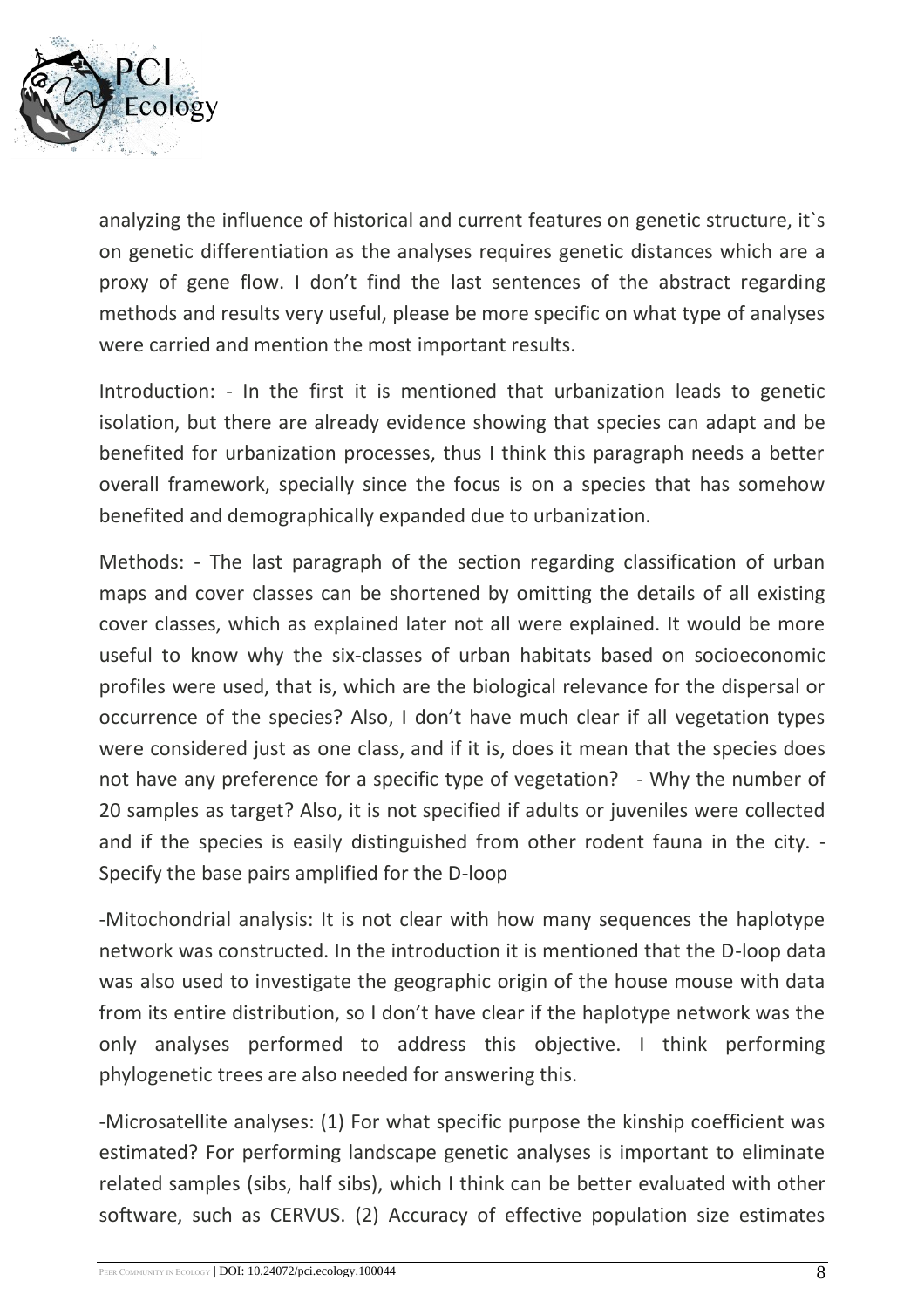

depends highly on sample size, does n=20 is enough to obtain accurate estimates given than this species is quite abundant where it occurs? (3) Sampling was not spatially uniform, but rather clustered in few sampling points within locations with different urban history. How does sampling bias or in this case, having very few points within a spatial grid where the species can occur everywhere may affect the results? This is because the hexagonal grid resulting from MAPI shows a fine mapping of genetic discontinuities (gradient colors), but this the spacing between some sampling locations is not small.

Results: -The first sentence can be omitted. -Improve flow of the sentence about the number of D-loop haplotypes. -The information of haplotype frequency by city regions is hard to follow as it is mainly descriptive, I think a figure will help, figure S3 should be in the main text. -What does it mean to have a kinship value f 0.2 in terms of relatedness? I still think a more specific relatedness analysis is needed, to know if related samples were taken and if need to be omitted for further analyses. -Please mention the allelic richness values for the two groups: ancient villages and the European settlement, just mentioning they are significant different, does not tell much about the relative difference. And, for the other diversity measures? The trend was the same, higher in the first European settlements? -Ne values are not mentioned in results - The removal or not of IDG was not mentioned in methods for the IBD test. Which is the explanation for performing this?

Discussion -I think results, discussion and the figure 2 will be easier to follow and understand if instead of naming urban 1 to urban 6, the name of what this classes represent is mentioned. For e.g, until discussion I knew that urban 5 refers to industrial areas.

Conclusion. -In my opinion the conclusion should state only stress the main finding and the implication of the results. The statement about the challenges and limitation of sampling in this type of studies should go into discussion and also adding what type of implications may have on the type of analyses used and the results found.

### Reviewed by [Tuomas Aivelo,](https://ecology.peercommunityin.org/public/viewUserCard?userId=799) 2019-03-26 10:52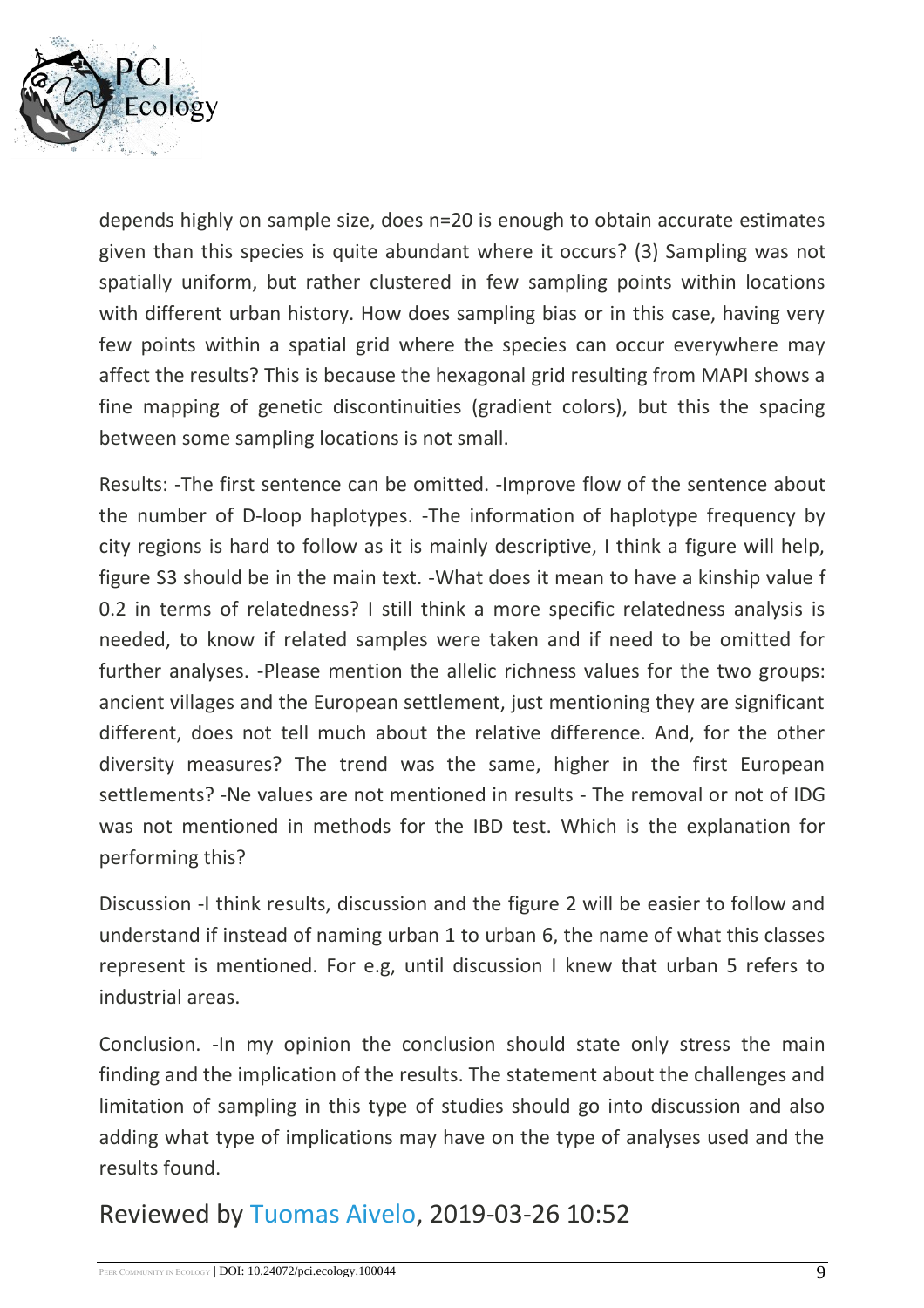

The authors describe a study where they examined variation in house mice mitochondrial and nuclear microsatellite markers in sites within the cityscape of Dakar, Senegal, with a differential urbanization history. They found patterns which reflect both urbanization history and current urban structure.

I find this manuscript very interesting and well-composed piece of urban ecology and population genetics. While rodents are one of the most notorious inhabitants of the urban landscape, from the point of view of material damage and pathogen transmission, there have been surprisingly little studies on their population ecology or genetics. Furthermore, while house mice is an old companion of humans, it has been less studied in urban environments than brown or black rats. Dakar seems to be a good case study of mouse population structure as it has both quite recent invasion of house mouse, and the city has also been going through a steady urban expansion. Thus this work might have not only important messages to the study of urban ecology and evolution, but also to more applied study of rodents in cityscape.

I find the manuscript convincing. I am not especially well-versed in population genetics, so I cannot evaluate their methods in depth, but I have no reason to suspect this work is not reliable. In general, this works relies on and nicely expands well-executed previous work on both house mouse genetics and urban history.

I have two major issues with the manuscript.

Firstly, it is unclear to me how the authors can differentiate between the effects of current urban structures and the historical structure of the urban landscape. I am not familiar with Dakar, but one would suspect that areas built at different time periods have different structural properties for house mouse and thus there would be correlation between time of urbanization and/or connection to urban area and the structural property of the area from the point of view of gene flow. Looking at the different patterns of prevalence of land covers, they do seem to partly correlate with the pattern of urban extension. It seems to me that the authors just assume that any genetic structure would be due to historic urban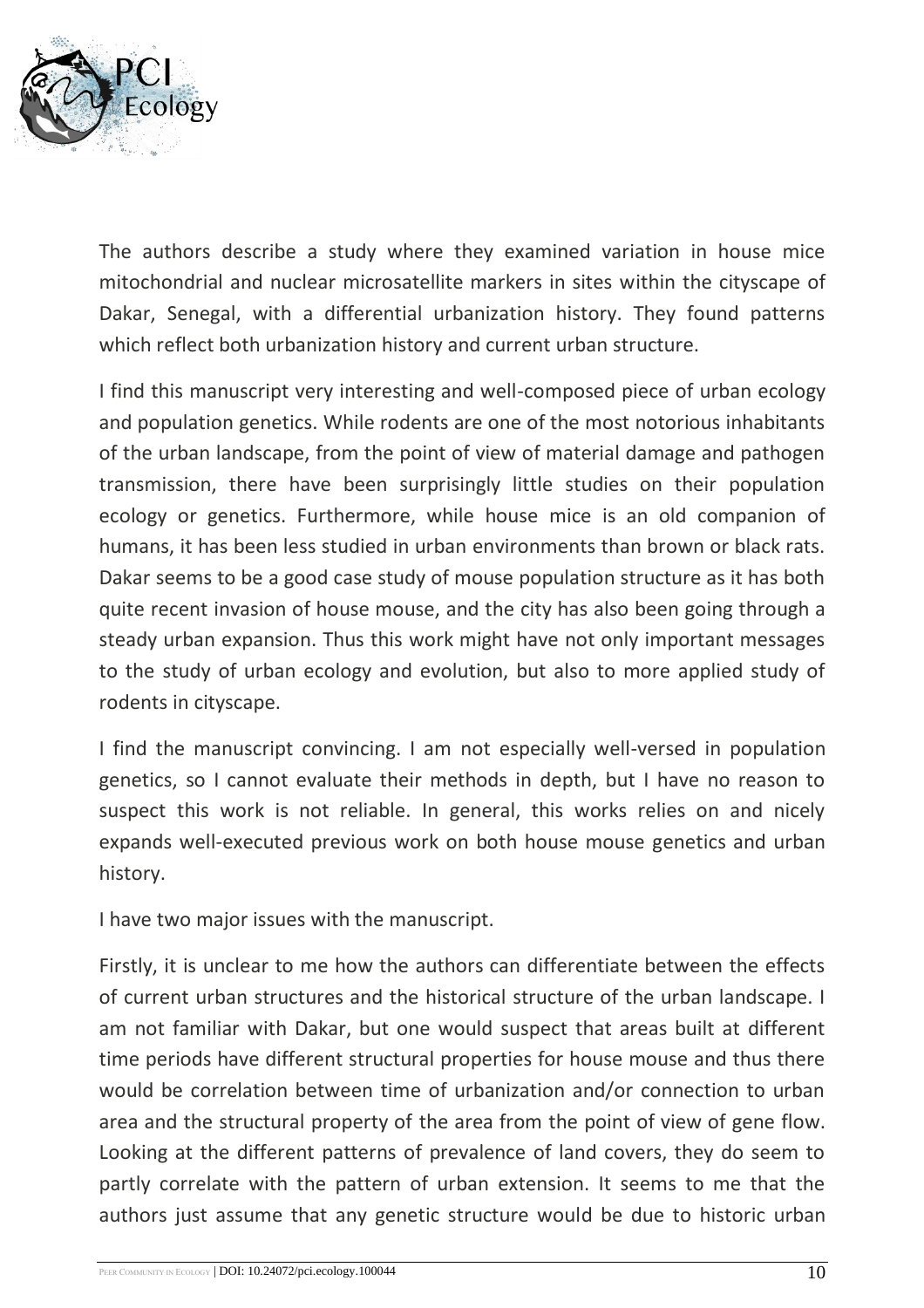

expansion. Why is that? Furthermore, the intriguing discrepancy between time since the connection to the early settlement and first occurrence of built-up areas suggests that there is more complex interplay of different aspects of urban structure than it first it seems.

Second issue is the structure and clarity of discussion: the authors now discuss in length the introduction of house mouse to Dakar, which seems secondary to what they have actually studied. It might make sense to just state that the genetic pattern is in line with the idea that mouse was introduced to first continental settlement at the south of Cap-Vert. In some parts of the discussion, the authors could make a clearer connection with their work and what they are arguing. For example, in the paragraph on trustworthiness the authors clearly have something important to say, specifically with their second point, but it is not clear how this is related the methods or results of this work. I would reorganize the contents of discussion and try to be more concise.

Minor issues: - In first paragraph of Introduction, the authors oppose "numerous species" and "commensal species". Arguably also some commensal species can be spatially isolated in cityscape. Thus I find introducing commensal species as those which can easily disperse in urban landscape a bit strange. Maybe just state that some species can disperse more easily than others in urban landscape? - In second paragraph, yes, rodent control is costly (how costly?), but "weighs heavily on city's budget" sounds like an overkill. My hunch is that more often than not, rodent control is just seen as essential "this has to be paid" part of budgets. - The first argument on the importance of spatiotemporal variation in gene flow seems to relate more actual movements of rodents than gene flow. If we know that rodents move from building to building, doing population genetics does not really give any additional help. The second and third argument are more on point. - In "Spatiotemporal pattern of urbanization": what is 'strict vegetation'? - In "Mitochondrial sequence analysis" the authors outline how they consider urban areas linked. I do not disagree with their approach, but it would be good to argue how their approach suits for house mouse by outlining what do we know (or do not know!) about house mouse biology/dispersal in urban environment. - The authors refer numerous times to applied aspects of their work, but it is not clear